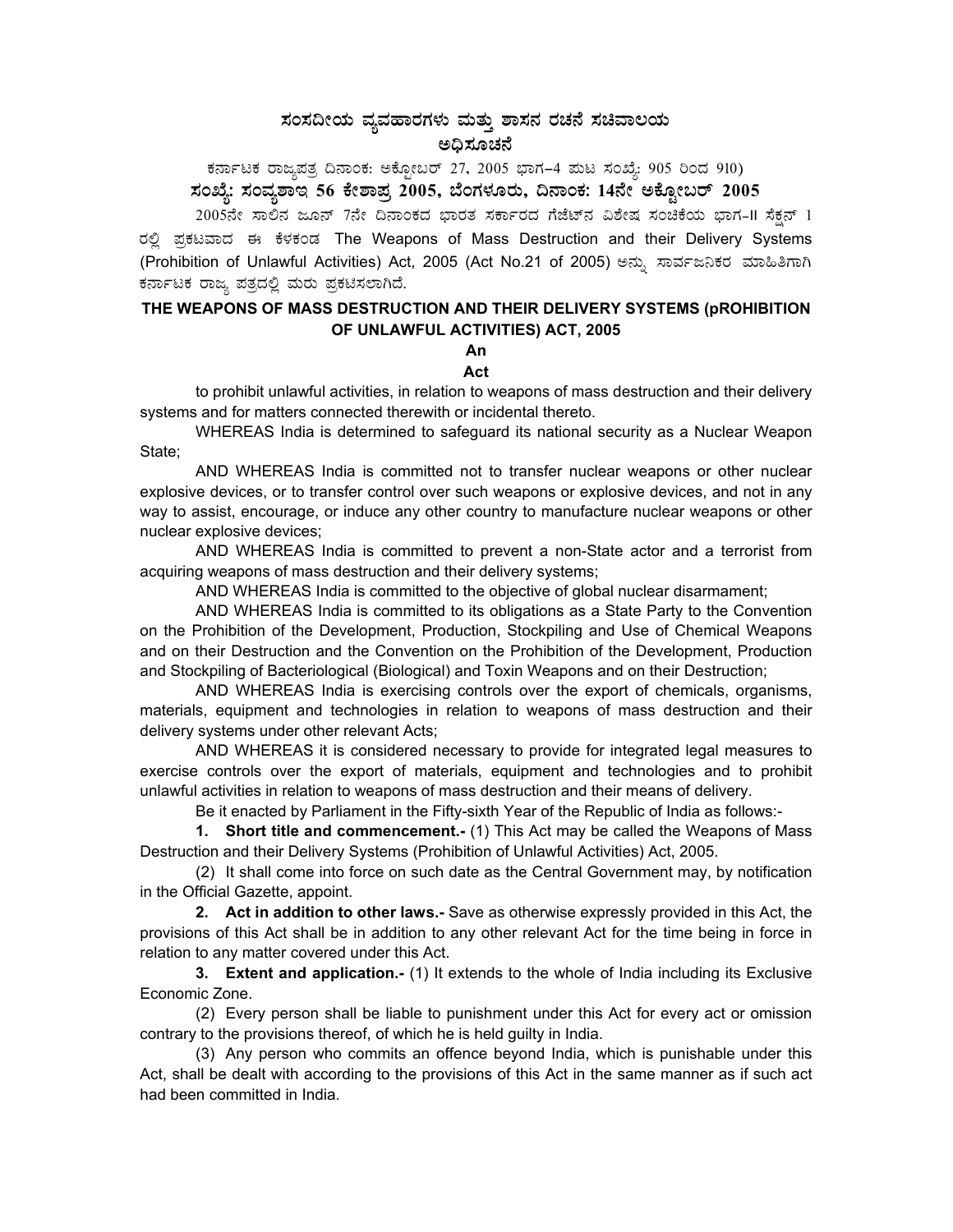- (4) The provisions of this Act shall also apply to-
- (a) citizens of India outside India;
- (b) companies or bodies corporate, registered or incorporated in India or having their associates, branches or subsidiaries, outside India;
- (c) any ship, aircraft or other means of transport registered in India or outside India, wherever it may be;
- (d) foreigners while in India;
- (e) persons in the service of the Government of India, within and beyond India.

(5) Notwithstanding the applicability of the provisions of any other Central Act relating to any activity provided herein, the provisions of this Act shall apply to export, transfer, re-tranfer, transit and trans-shipment of material, equipment or technology of any description as are identified, designated, categorised or considered necessary by the Central Government, as pertinent or relevant to India as a Nuclear Weapon State, or to the national security of India, or to the furtherance of its foreign policy or its international obligations under any bilateral, multilateral or international treaty, Covenant, Convention or arrangement relating to weapons of mass destruction or their means of delivery, to which India is a Party.

- **4. Definitions.-** In this Act, unless the context otherwise requires,-
- (a) "biological weapons" are-
	- (i) microbial or other biological agents, or toxins whatever their origin or method of production, of types and in quantities that have no justification for prophylactic, protective or other peaceful purposes; and
	- (ii) weapons, equipment or delivery systems specially designed to use such agents or toxins for hostile purposes or in armed conflict;

(b) "brought in transit" means to bring goods from any country into India by land, air, or amphibious means of transportation, where the goods are to be taken out from India on the same conveyance on which they are brought into India without any landing in India, but does not include a conveyance in innocent passage through Indian territory, Indian territorial waters or Indian airspace of a foreign conveyance carrying goods.

**Explanation I.-** A conveyance is a foreign conveyance if it is not registered in India.

**Explanation II.-** A conveyance is in "innocent passage" if it is not engaged in relevant activity and passes through or above Indian territorial waters or airspace without stopping or anchoring in India;

- (c) "chemical weapons" means,-
- (i) the toxic chemicals and their precursors, except where intended for-
	- (a) industrial, agricultural, research, medical, pharmaceutical or other peaceful purposes;
	- (b) protective purposes, namely those purposes directly related to protection against toxic chemicals and to protection against chemical weapons;
	- (c) military purposes not connected with the use of chemical weapons and not dependent on the use of the toxic properties of chemicals as a method of warfare; or
	- (d) law enforcement including domestic riot control purposes;
- as long as the types and quantities are consistent with such purposes;
- (ii) the munitions and devices, specifically designed to cause death or other harm through the toxic properties of those toxic chemicals specified in sub-clause (i), which would be released as a result of the employment of such munitions and devices; and
- (iii) any equipment specifically designed for use directly in connection with the employment of munitions and devices specified in sub-clause (ii), together or separately;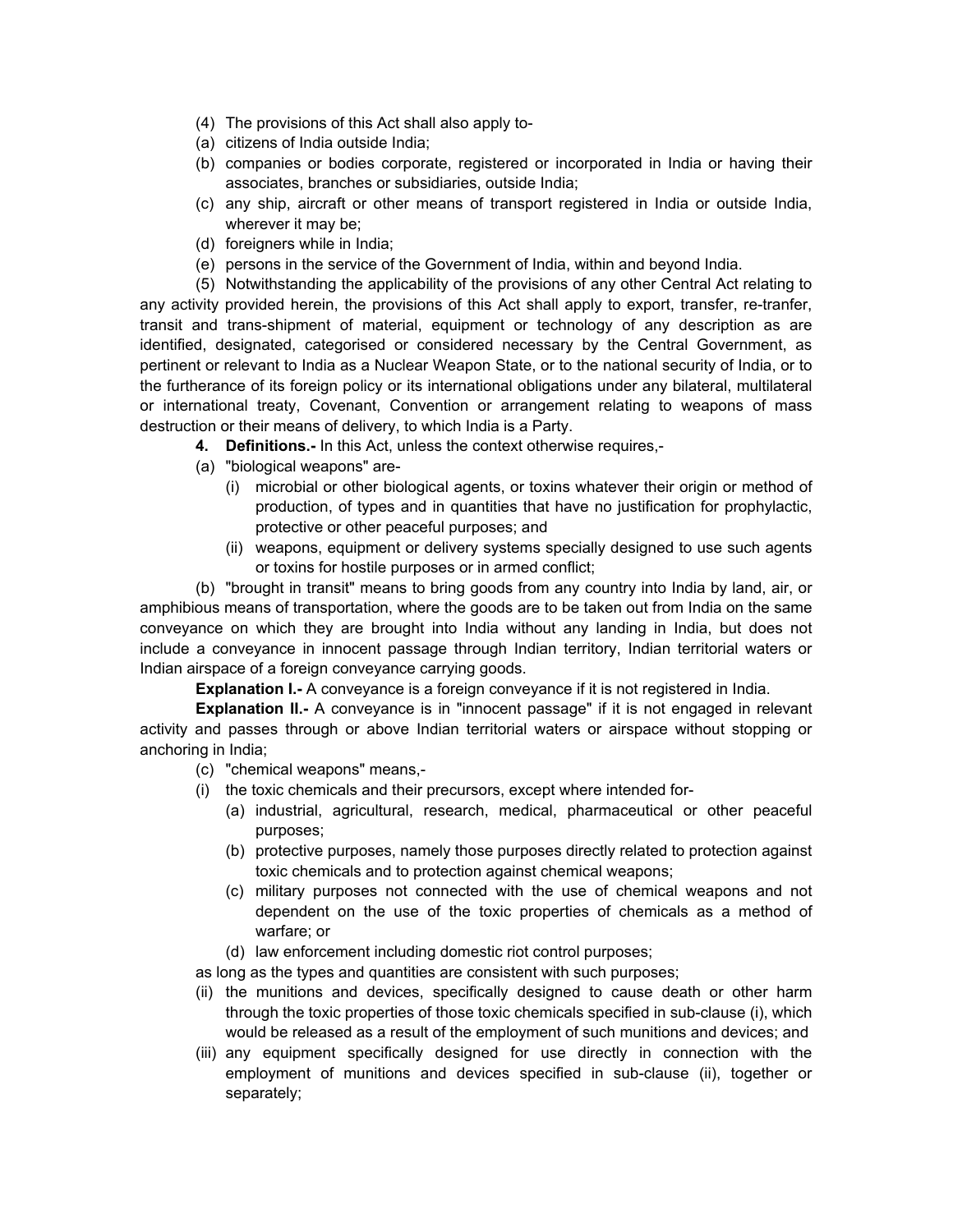(d) "export" shall have the meaning assigned to this expression in the Forign Trade (Development and Regulation) Act, 1992 (22 of 1992);

(e) "fissile material" and "radioactive material" shall have the meanings assigned to these expressions in the Atomic Energy Act, 1962 (33 of 1962);

(f) "item" means materials, equipment, and technology, of any description, notified under this Act or any other Act related to relevant activity;

(g) "non-State actor" is a person or entity not acting under the lawful authority of any country;

(h) "nuclear weapon or other nuclear explosive device" means any nuclear weapon or other nuclear explosive device as may be determined by the Central Government, whose determination in the matter shall be final.

(i) "public domain" means domain that has no restrictions upon dissemination of information within or from it; the existence of any legal rights to intellectual property in that information does not remove such information from being in public domain;

(j) "relevant activity" means,-

(i) the development, production, handling, operation, maintenance, storage or dissemination of a nuclear, chemical or biological weapon; or

(ii) the development, production, maintenance, storage or dissemination of missiles specially designed for delivering any such weapon;

(k) "re-transfer" means transfer of any item notified under this Act from any country or entity to which it has been exported from India, to yet another country or entity;

(l) "technology" means any information(including information embodied in software) other than information in the public domain, that is capable of being used in-

(i) the development, production or use of any goods or software;

(ii) the development of, or the carrying out of, an industrial or commercial activity or the provision of a service of any kind.

**Explanation.-** When technology is described wholly or partly by reference to the uses to which it (or the goods to which it relates) may be put, it shall include services which are provided or used, or which are capable of being used, in the development, production or use of such technology or goods;

(m) "terrorist" shall have the meaning assigned to this expression in the Unlawful Activities (Prevention) Act, 1967 (37 of 1967);

(n) "trans-shipment" means to remove goods from the conveyance on which they were brought into India and to place the goods on the same or another conveyance for the purpose of taking them out of India, where these acts are carried out on a "through bill of lading", "through airway bill" or "through manifest".

**Explanation.-** "through bill of lading", "through airway bill" and "through manifest" means respectively a bill of lading, airway bill and manifest, for the consignment of goods from a place outside India to a destination which is also outside India without a consignee in India;

(o) "unlawful" means without the authority of the Central Government and the expression "unlawfully" shall be construed accordingly;

(p) "weapons of mass destruction" means any biological, chemical or nuclear weapons.

**5. Power to identify, designate, categorise or regulate certain activities.-** (1) The Central Government may identify, designate, categorise or regulate, the export, transfer, retransfer, trans-shipment, or transit of any item related to relevant activity in such manner as may be prescribed.

(2) The Central Government may, by order published in the Official Gazette, designate or notify any item related to relevant activity for the purposes of this Act.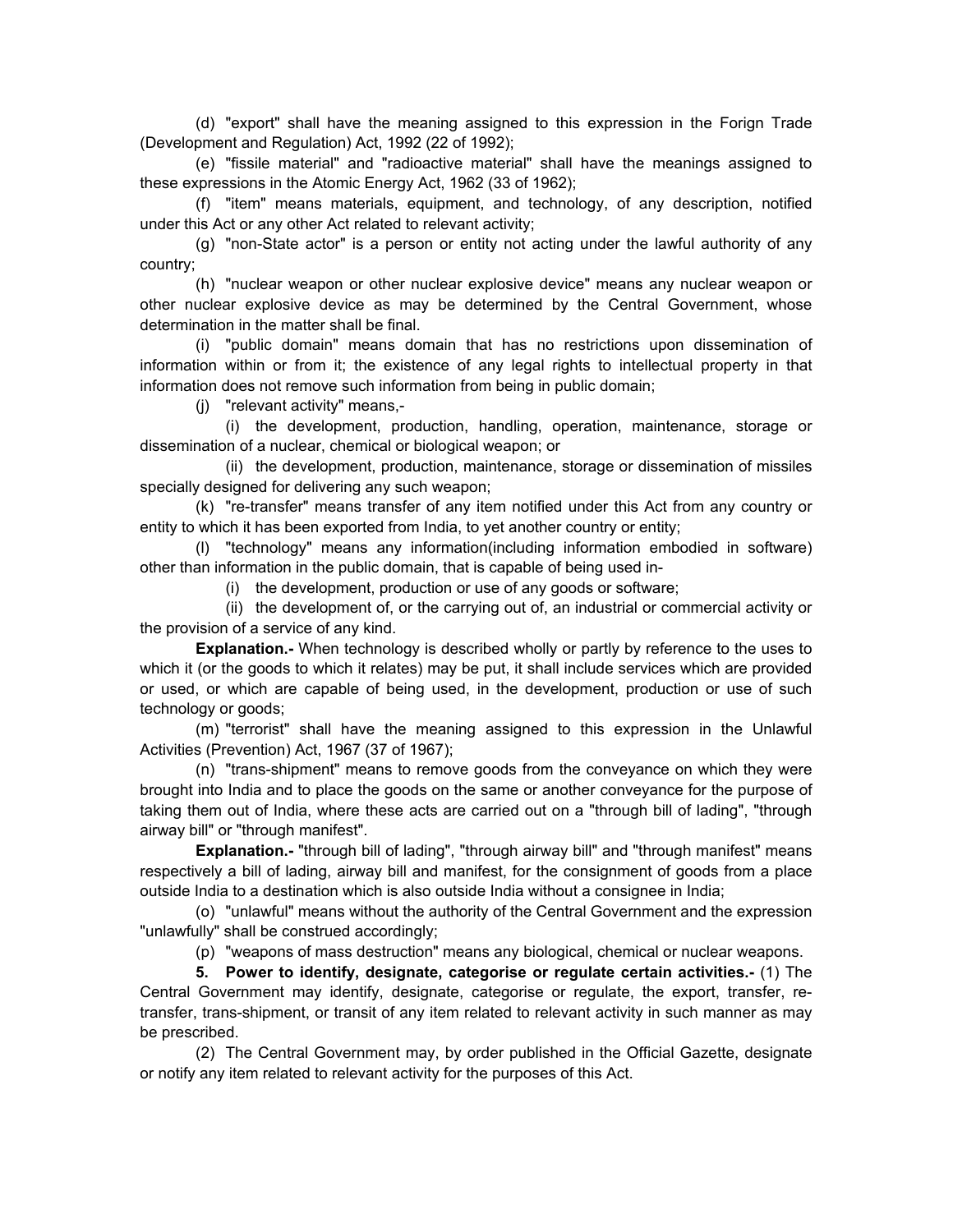**6. Power to appoint Advisory Committees.-** For the purposes of this Act, the Central Government may appoint such advisory Committees as it deems fit, and may appoint to them persons to exercise such powers and perform such duties as the Central Government may, by rules, prescribe.

**7. Delegation of powers.-** (1) Subject to the provisions of this Act and any other law for the time being in force, related to relevant activity, the Central Government shall have the power to direct or assign to any authority, in such manner as it may deem appropriate, such powers as may be necessary to implement the provisions of this Act.

(2) The Central Government may appoint a Licensing Authority and an Appellate Authority and make provisions relating to such authority and for licensing in such manner and in such form, as the Central Government may, by rules, prescribe.

(3) Without prejudice to the generality of the privisions contained in this Act, the authorities and mechanisms provided under other relevant Acts shall continue to deal with matters covered under those Acts:

Provided that in case of any doubt as to whether a matter falls within the scope of such relevant Acts or under this Act, the decision of the Central Government thereon shall be final.

**8. Prohibition relating to weapons of mass destruction.-** (1) No person shall unlawfully manufacture, acquire, possess, develop or transport a nuclear weapon or other nuclear explosive device and their means of delivery.

(2) No person shall unlawfully transfer, directly or indirectly, to any one a nuclear weapon or other nuclear explosive device, or transfer control over such a weapon, knowing it to be a nuclear weapon or other muclear explosive device.

(3) No person shall unlawfully manufacture, acquire, possess, develop or transport a biological or chemical weapon or their means of delivery.

(4) No person shall unlawfully transfer, directly or indirectly, to any one biological or chemical weapons.

(5) No person shall unlawfully transfer, directly or indirectly, to any one missiles specially designed for the delivery of weapons of mass destruction.

**9. Prohibition relating to non-State actor or terrorist.-** No person shall, directly or indirectly, transfer to a non-State actor or terrorist, any material, equipment and technology notified under this Act or any other Act related to relevant activity:

Provided that such transfer made to a non-State actor shall not include a transfer made as such to any person acting under lawful authority in India.

**10. Prohibition as regards intimidating acts.-** No person shall transfer, acquire, possess, or transport fissible or radioactive material, which is intended to be used to cause, or in a threat to cause, death or serious injury or damage to property for the purpose of intimidating people or a section of the people in India or in any foreign country, or compelling the Government of India or the Government of a foreign country or an international organisation or any other person to do so or abstain from doing any act.

**11. Prohibition on export.-** No person shall export any material, equipment or technology knowing that such material, equipment or technology is intended to be used in the design or manufacture of a biological weapon, chemical weapon, nuclear weapon or other nuclear explosive device, or in their missile delivery systems.

**12. Prohition on brokering.-** No person who is a resident in India shall, for a consideration under the terms of an actual or implied contract, knowingly facilitate the execution of any transaction which is prohibited or regulated under this Act:

Provided that a mere carriage, without knowledge, of persons, goods or technology, or provision of services, including by a public or private carrier of goods, courier, telecommunication, postal service provider or financial service provider, shall not be an offence for the purposes of this section.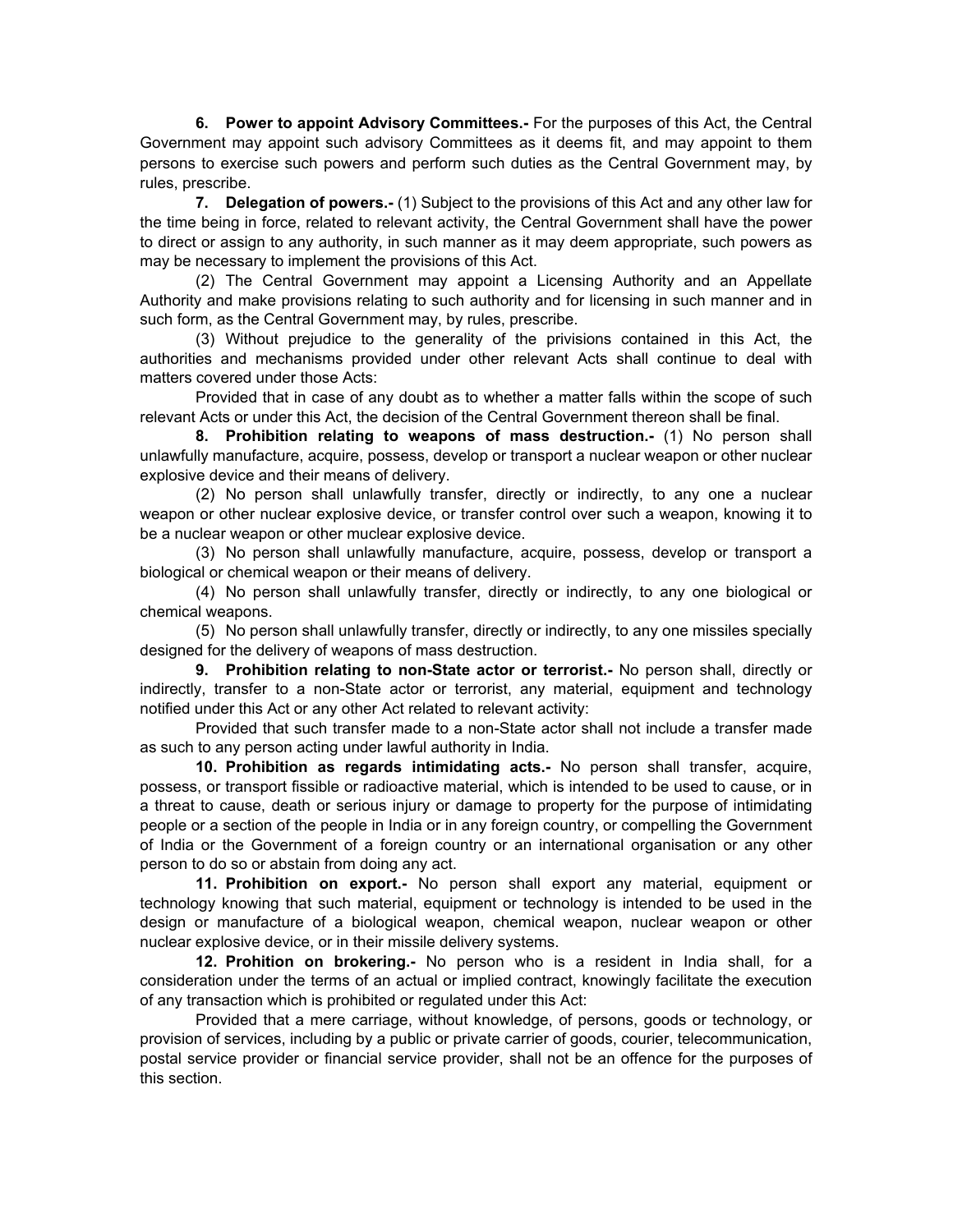**13. Regulation of export, transfer, re-transfer, transit and transhipment.-** (1) No item notified under this Act shall be exported, transferred, re-transferred, brought in transit or transhipped except in accordance with the provisions of this Act or any other relevant Act.

(2) Any transfer of technology of an item whose export is prohibited under this Act or any other relevant Act relating to relevant activity shall be prohibited.

(3) When any technology is notified under this Act or any other relevant Act, as being subject to transfer controls, the trasfer of such technology shall be restricted to the extent notified thereunder.

**Explanation.-** The transfer of technology may take place through either or both of the following modes of transfer, namely:-

(a) by a person or from a place within India to a person or place outside India;

(b) by a person or from a place outside India to a person, or a place, which is also outside India (but only where the transfer is by, or within the control of, person, who is a citizen of India, or any person who is resident in India).

(4) The Central Government may notify any item as being subject to the provisions of this Act, whether or not it is covered under any other relevant Act; and when such item is exhibited, sold, supplied or transferred to any foreign entity or a foreigner who is resident, operating, visiting, studying, or conducting research or business within the territorial limits of India, or in its airspace or Exclusive Economic Zone, it shall constitute an offence.

**14. Offences and penalities.-** Any person who contravenes, or attempts to contravene or abets, the provisions of section 8 or section 10 of this Act, shall be punishable with imprisonment for a term which shall not be less than five years but which may extend to imprisonment for life, and shall also liable to fine.

**15. Punishment for aiding non-State actor or terrorist.-** (1) Any person who, with intent to aid any non-State actor or rerrorist, contravenes the provisions of section 9 of this Act, shall be punishable with imprisonment for a term which shall not be less than five years but which may extend to imprisonment for life, and shall also beliable to fine.

(2) Any person who, with intent to aid any non-State actor or terrorist, attempts to contravene or abets, or does any act preparatory to contravention of sub-section (1), shall be deemed to have contravened that provision and the provision of sub-section (1) shall apply subject to the modification that the reference to "imprisonment for life" therein shall be construed as a reference to "imprisonment for ten years".

(3) While determining the punishment under this section, the court shall take into consideration whether the accused had the knowledge about the transferee being a non-State actor or not.

**16. Punishment for unauthorised export.-** (1) Any person who knowingly contravenes, abets or attempts to contravene, the provisions of sub-section (4) of section 13 of this Act, shall be punishable with fine which shall not be less than three lakh rupees and which may extend to twenty lakh rupees.

(2) If any person is again convicted of the same offence under sub-section(1), then he shall be punishable for the second and every subsequent offence with imprisonment for a term which shall not be less than six months but which may extend to five years and shall also be liable to fine.

**17. Punishment for violation of other provisions of the Act.-** (1) Where any person contravenes, or abets or attempts to contravene, any provision of this Act other than the provisions under sections 8, 9, 10 and sub-section (4) of section 13 of this Act, he shall be punishable with imprisonment for a term which shall not be less than six months but which may extend to five years and shall also be liable to fine.

(2) If any person is again convicted of the same offence under sub-section (1), then he shall be punishable for the second and every subsequent offence with imprisonment for a term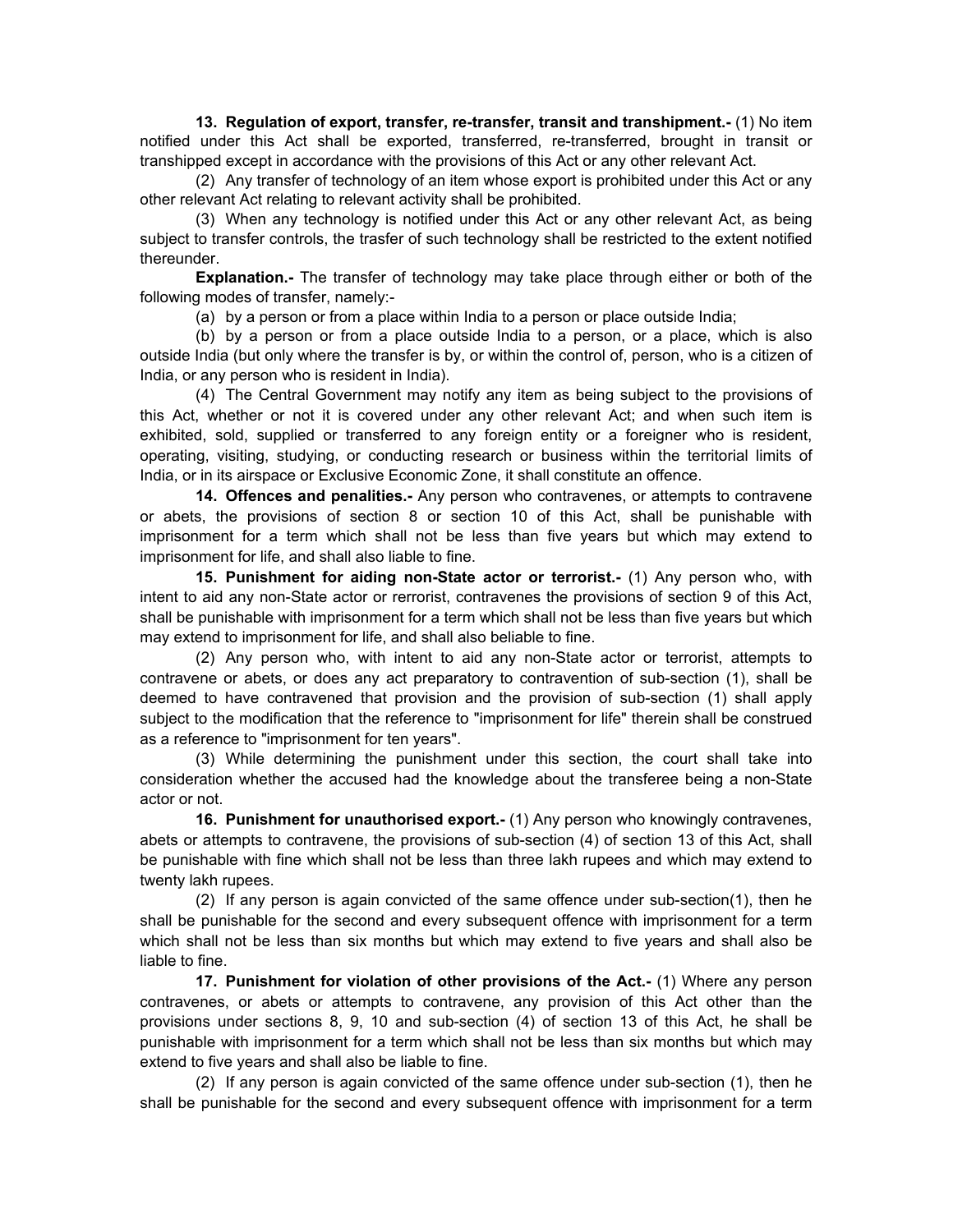which shall not be less than one year but which may extend to seven years and shall also be liable to fine.

**18. Penalty for using false or making forged documents, etc.** Where any person signs or uses, or causes to be signed or used, any declaration, statement or document submitted to the competent authority knowing or having reason to believe that such declaration, statement or document is forged or tampered with or is false in any material particular, and relates to items notified under this Act or any other relevant Act, including those related to relevant activity, he shall be punishable with fine which shall not be less than five lakh rupees or five times the value of the materials, equipment, technology or services, whichever is more.

**19. Punishment for offences with respect to which no provision has been made.-** Whoever contravenes any other provision of this Act or any rule or order made thereunder for which no specific punishment is provided, shall be punishable with imprisonment for a term which may extend to one year, or with fine, or with both.

**20. Offences by companies.-** (1) Where an offence under this Act has been committed by a company, every person who at the time the offence was committed was in charge of, and was responsible to, the company for the conduct of the business of the company as well as the company, shall be deemed to be guilty of the offence and shall be liable to be proceeded against and punished accordingly:

Provided that nothing contained in this sub-section shall render any such person liable to any punishment, if he proves that the offence was committed without his knowledge or that he had exercised all due diligence to prevent the commission of such offence.

(2) Notwithstanding anything contained in sub-section (1), where any offence under this Act has been committed by a company and it is proved that the offence has been committed with the consent or connivance of, or is attributable to, any neglect on the part of, any director, manager, secretary or other officer of the company, such director, manager, secretary or other officer shall be deemed to be guilty of that offence and shall be liable to be proceeded against and punished accordingly.

**Explanation.-** For the purposes of this section-

(a) "company" means any body corporate and includes a firm and other association of individuals; and

(b) "director", in relation to a firm, means a partner in the firm.

 **21. Cognizance of offences.-** .No Court shall take cognizance of any offence under this Act without the previous sanction of the Central Government or any officer authorised by the Central Government is this behalf.

**22. Bar of jurisdiction of civil courts.-** No action or proceedings taken under section 5 and sub-section (1) and (2) of section 7 of this Act by the Central Government or any officer authorised by it in this behalf shall be called in question in any civil court in any suit or application or by way of appeal or revision, and no injunction shall be granted by any civil court or other authority in respect of any action taken or to be taken in pursuance of any power conferred under those provisions

**23. Effect of other laws.-** (1) The provisions of this Act shall have effect notwithstanding anything inconsistent therewith contained in any enactment other than this Act or any other instrument having effect by virtue of any enactment other than this Act.

(2) Where any act or omission constitutes an offence punishable under this Act and also under any other relevant Act, then the offender found guilty of such offence shall be liable to bne punished under that Act which imposes a greater punishment.

**24. Protection of action taken in good faith.-** No suit, prosecution or other legal proceeding shall lie against the Central Government or any officer or authority of the Central Government or any other authority on whom powers have been conferred pusuant to this Act, for anything which is in good faith done or purported to be done in pursuance of this Act or any rule or order made thereunder.